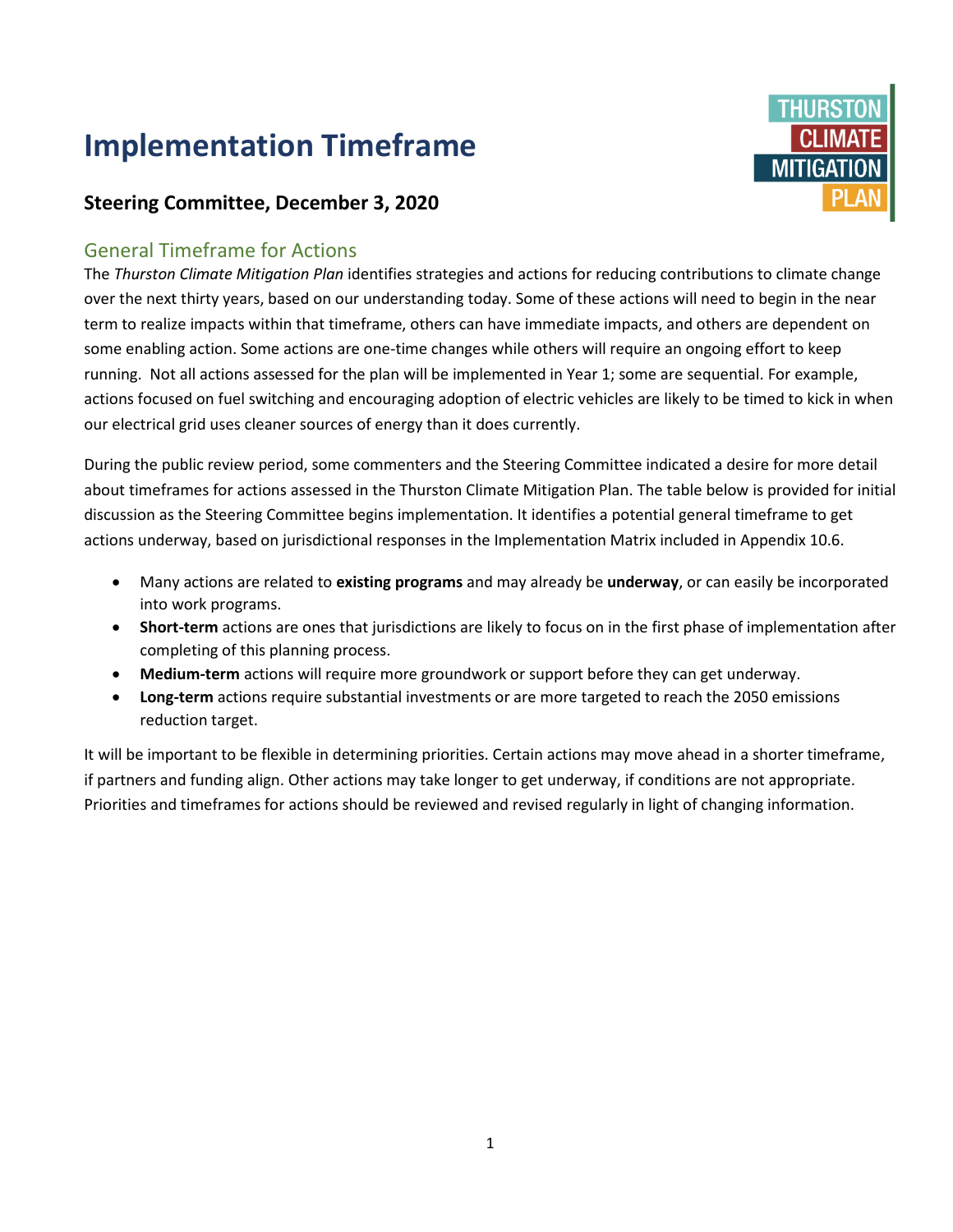| <b>Timeframe to Get</b><br><b>Underway</b> | <b>Areas of Focus</b>                                                                                                                                                                                                                                                                                                                                                                                                                                                                                             | <b>Related Actions</b>                                                                                                                                                                                                                                                                                                                                                                                                                                                                                                                                                                                                                                                                                                         |
|--------------------------------------------|-------------------------------------------------------------------------------------------------------------------------------------------------------------------------------------------------------------------------------------------------------------------------------------------------------------------------------------------------------------------------------------------------------------------------------------------------------------------------------------------------------------------|--------------------------------------------------------------------------------------------------------------------------------------------------------------------------------------------------------------------------------------------------------------------------------------------------------------------------------------------------------------------------------------------------------------------------------------------------------------------------------------------------------------------------------------------------------------------------------------------------------------------------------------------------------------------------------------------------------------------------------|
| Ongoing/Underway<br>$(0-1$ year)           | Incorporate climate mitigation<br>$\bullet$<br>priorities and information into<br>existing programs, including<br>transportation and land use<br>planning.<br>Align budgets and staffing with<br>anticipated needs to support<br>climate action.                                                                                                                                                                                                                                                                  | B2.3 - LED lighting<br>T2.2 - transportation network efficiency<br>T2.17 - teleworking/flex work<br>T3.10 - convert to EV fleets<br>T4.10 - rider education/benefits<br>T4.15 - promote transit benefits<br>T5.2 - barriers to transportation alternatives<br>T5.4 - school drop off alternative modes<br>A1.2 - nutrient management<br>W4.10 - waste less food program<br>$G4.1$ – emissions inventory<br>G4.2 - performance measures<br>T1.1 - coordinated long-term planning future infill<br>T1.2 - middle-density housing<br>T1.4 - 20-minute neighborhoods<br>$T1.9 - ADUs$<br>$T3.1 - EV$ parking new construction<br>T4.4 - fareless system<br>T5.1 - walk/bike infrastructure<br>$W1.1$ – municipal energy efficiency |
| Short term<br>$(1-5 \text{ years})$        | Coordinate on needs and<br>requests from the state and<br>federal partners as part of a<br>legislative agenda.<br>Develop/expand education and<br>$\bullet$<br>technical assistance programs<br>to support climate actions.<br>Identify focused changes to<br>٠<br>development codes to support<br>green building, electric vehicle<br>infrastructure, renewable<br>energy, and tree preservation.<br>Address climate actions related<br>$\bullet$<br>to municipal operations.<br>Fill information and data gaps. | $B2.6 - cool$ roofs<br>$B3.1$ – energy education<br>B4.4 - green municipal building<br>B4.5 - permitting incentives<br>B4.7 - land use incentives<br>B5.5 - solSmart<br>A6.9 - tree canopy preservation<br>T1.11 - land use efficiency<br>$T3.1 - EV$ parking new construction<br>$T3.5 - EV$ ready building code<br>$T3.7 - EV$ integration<br>$W2.2 - water$ audits<br>G1.7 - social research and behavior change<br>campaigns<br>G4.3 - other sources and sinks<br>G4.4 - vulnerable populations<br>G4.6 - social cost of carbon<br>G5.5 - legislative agenda                                                                                                                                                               |